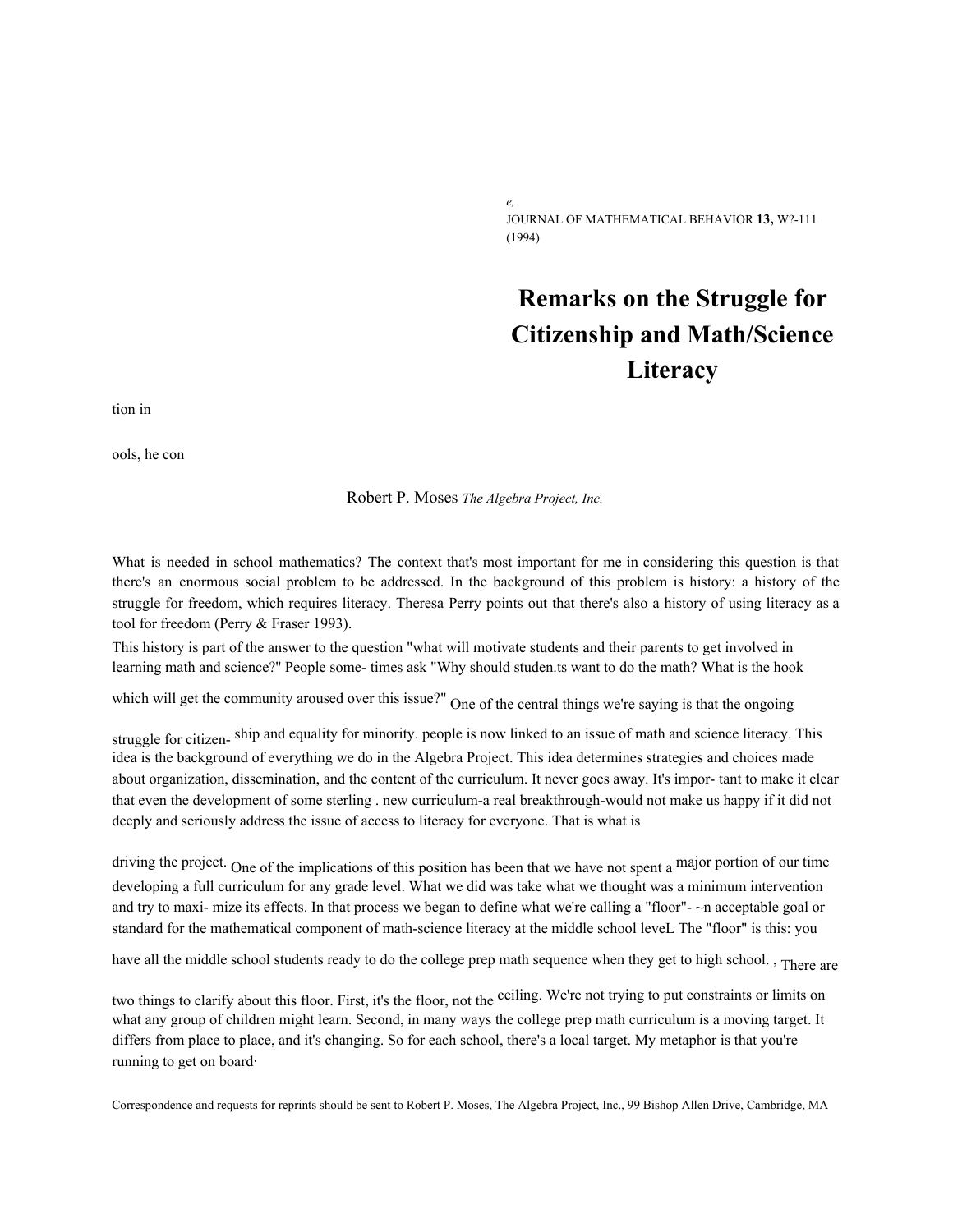#### 02139.

107 "

#### 108 MOSES

the bus. The bus is moving, and you can't get on it from a standstill position. As), your speed begins to approach the speed of the bus, you have a chance  $\text{or}$ ]

#### hopping on. . . . .

In terms of curriculum, this  $\sim$ eans that for each middle school student there a standard curriculum out there, which is the college prep sequence in high school. What you want for an Algebra Project student is this: whatever is out there, they engage it. In their school system, whatever is in place as the standard college prep curriculum, you want them to engage that. It's important, however, that whatever else is coming in to supplement or replace that curriculum has to be a bona fide college preparation. It can't be

## something that is put in place to continue a tradition

of separate tracks for some students. It's not clear that the expression "standard college prep math curriculum" means something coh~rent in terms of mathematical content However, it cer- tainly does mean something in terms of what colleges are going to accept as admissions requirements. It's got to mean, at a minimum, that when you finish it you arrive at college ready to do college mathematics: That's another floor that we have to be concerned about, although our work  $\cdot$  is largely with middle schools. Our aim is to change the situation that currently exists, where large percentages of minority students

who get through a high school and get admitted to a college, have to take remedial math in order to get to

## the place :,vhere they can even get college credit for

mathematics courses. Recently I heard from a woman who teaches mathematics at the University of Arkansas at Monticello. She told me that about 80% of freshman must take remedial math, for which they cannot get college credit. Another person, head of a center for academic advising for minority students at University of Kentucky at Louisville, told me that close to 90% of entering minority students had to take remedial algebra during their freshman year, for which they did not get credit. A faculty member at Rutgers in experimental physics recently lamented the absence of.minority students in his classes. He said

"they're all across campus in the remedial sections."

Part of the literacy standard, then, the floor for all students, must be this: in middle school, when you leave, you are ready. to engage with the college preparatory sequence in high school. It's a moving target, but however it's defined, it must then be seen as another floor: you must be ready, to engage college

curricula in math and science, for full college credit. This overall picture requires that we think longitudinally, and that we track what happens after students leave our immediate domain of interest or expertise. This kind of longitudinal thinking is difficult to do, because it requires coordinat- ing actions and decisions among a wide variety of institutions and people.

Consider the role of mathematicians here. There is nothing in the training of mathematicians that prepares them to lead in such a literacy effort. Yet the literacy effort really cannot succeed unless itenlists the active participation of some critical mass of the mathematical community. The question of how we all

*t*

MATH/SCIENCE LITERACY 109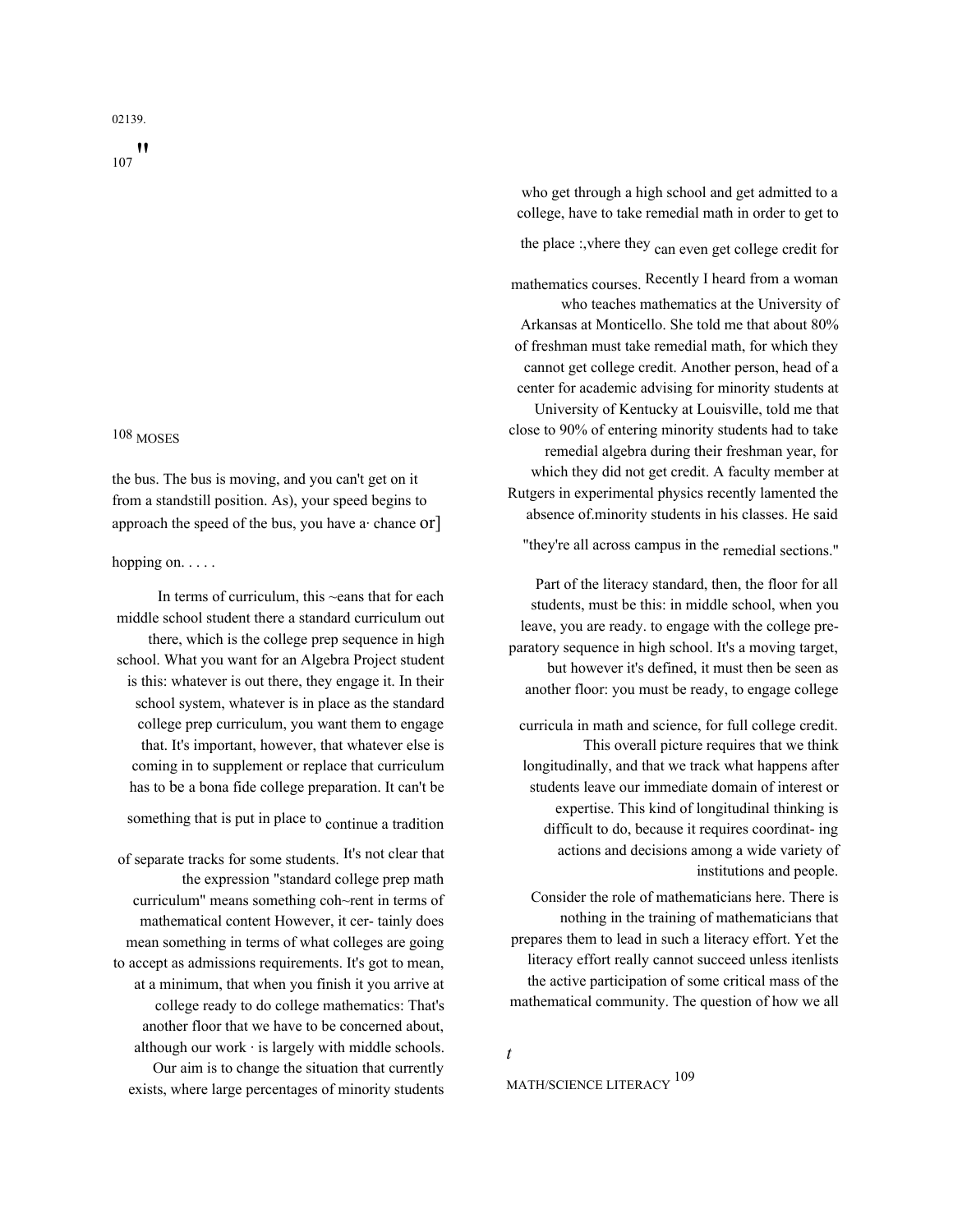learn to work across several arenas is unsolved. Those arenas are large and complicated. They include the curriculum itself, instructional philosophy, schools, school systems, and individual classrooms. Communities and their pro- cesses of social change must also be centrally involved, and in some broad sense, national and local politics. Really working in all these arenas will require that many people adopt a more holistic outlook than they have ever done before.

The civil rights movement is the experience that guides my thinking here. In the theater that I was in, Mississippi, the issue was citizenship. Within the citizenship issue was embedded the literacy issue. This· was symbolized and instantiated· by the fact that the state required prospective voters to make some interpretation of the Constitutfon. Underneath. this practice was a question: should we give the vote to illiterate people? Thus another question was raised: what is the literacy that is needed to exercise the right to vote?

What we came to see was that we had to launch a campaign which was broad enough to reach through to where the power was, the power that was expressed through political participation in the state. At that time in Mississippi, this turned out to be the National Democratic Party. On the· one hand we had to think in terms of a broad enough agenda-:-you weren't just thinking about how you were going to get these particular people down here to the polls to register. Nor were you just thinking about how you were going to build a succession of successful challenges, to get the Justice Department to act through the courts. Nor were you , just thinking about how you were going to build a constituency to get legislation through Congress. But on the other hand, in addition to all of those, we had to think about the issue of the actual political party in the state-:-the party that already existed and represented life in the state as it had gone on for many years. We had to deal with· the particularities of the time and place.

What one had to do in that time was to develop a strategy that operated at all of these different levels simultaneously. Embedded within this global approach was the literacy question. We had to address this by producing a new generation of leadership from among the Mississippi Black sharecroppers, day laborers, domestic workers, and farmers, because ultimately they had to make their own case. They were the ones who had to go to register. They were the ones who had to challenge the existing political party and say "we are here with power, we are able to articulate our positions, we are here in such a way that you cannot look us in the face and tell us that we cannofrepresent ourselves in this process."

· What turned out to be critical in the process of establishing this kind of political literacy was something which we have found is also critical in establish- ing math literacy. That is the understanding of and use of meetings as tools for empowering the participants. But to accomplish our goals then, the meetings had to shift from being places where there was a person or panel of people presiding, delivering information which the rest of the participants listened to, and ac- cepted. The meetings gradually shiftedto places where people actively engaged the problems that . were. embedded. in these. political arenas, and figured out

 $"$ 

### I

It was our learning . how to use meetings like this that led to the political literacy of a network of people-it was their training ground that allowed them to emerge as· political leaders of their state. These were not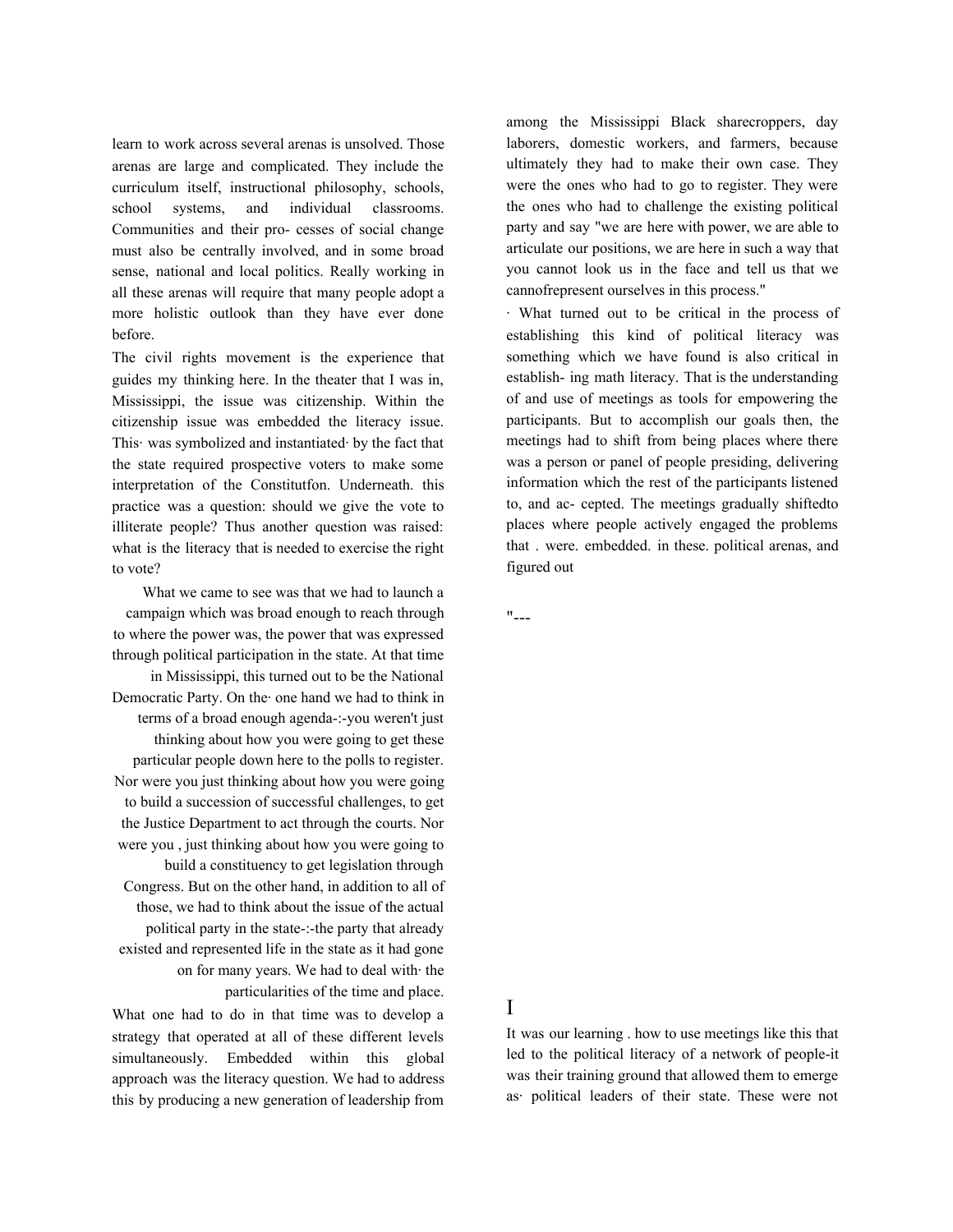credentialed people, they were not high school graduates. They were not members of labor unions, or national church associations. Yet through the process, they became leaders.

Mathematics literacy involves problems on a similar scale. There are issues that move at the level of government institutions and their policies. There are issues that move at the level of legislation. There are issues that move at the level of the community and parents and school systems. And in addition to all of that there are the students in the classrooms and their teachers.

In my view, many people will see our vision as impossible. There's a sense in which most people are not going to believe or accept any of this agenda until they are confronted with the products of such an effort: students who come out of schools and classrooms armed with a new understanding of the mathematics and with a new understanding of themselves 'as leaders, participants and learners.

resources, really has depended on an understanding of exactly this principle. We are continually trying to develop within the project an organizational framework that encourages the emergence of leadership at the site level, the community

## level, the local level. The next thing is to develop a

networking capacity which encourages the leadership at different sites to network with each other across sites. This is a bottom-up approach to the development of a national infrastructure. However, while the technology is now available to make a more decentralized, bottom-up structure possible, the human issues about organizational power and decision- making have not changed. The first set of problems on the table are these: is there an agreement about a set of values of such a network that will inform member-

level, the local level. The next thing is to develop a

networking capacity which encourages the leadership at different sites to network with each other across sites. This is a bottom-up approach to the development of a national infrastructure. However, while the technology is now available to make a more decentralized, bottom-up structure possible, the

human issues about organizational power and decision- making have not changed. The first set of problems on the table are these: is there an agreement about a set of values of such a network that will inform member-

ship in the network?  $\cdot$ 

#### **REFERENCES**

Perry, Theresa & James W. Fraser (1993). *Freedom's Plough: Teaching in the Multicultural Class-*

*room.* New York: Routledge. '°

**110** MOSES

approaches to solutions, and ways to organize

themselves to effect those solutions.

MATH/SCIENCE LITERACY 111

resources, really has depended on an understanding of exactly this principle. We are continually trying to develop within the project an organizational framework that encourages the emergence of leadership at the site level, the community

How do classrooms get transformed into places where students can develop in these ways? Part of the understanding of the movement is an understanding of change. Part of what happened in Mississippi was the creation of a culture of change-a change in the climate of the consciousness of Black people in that state. Part of what was involved was tapping into a consensus. The vote provided a consensus. Everyone agreed that if they could get the vote, it would be a good thing,